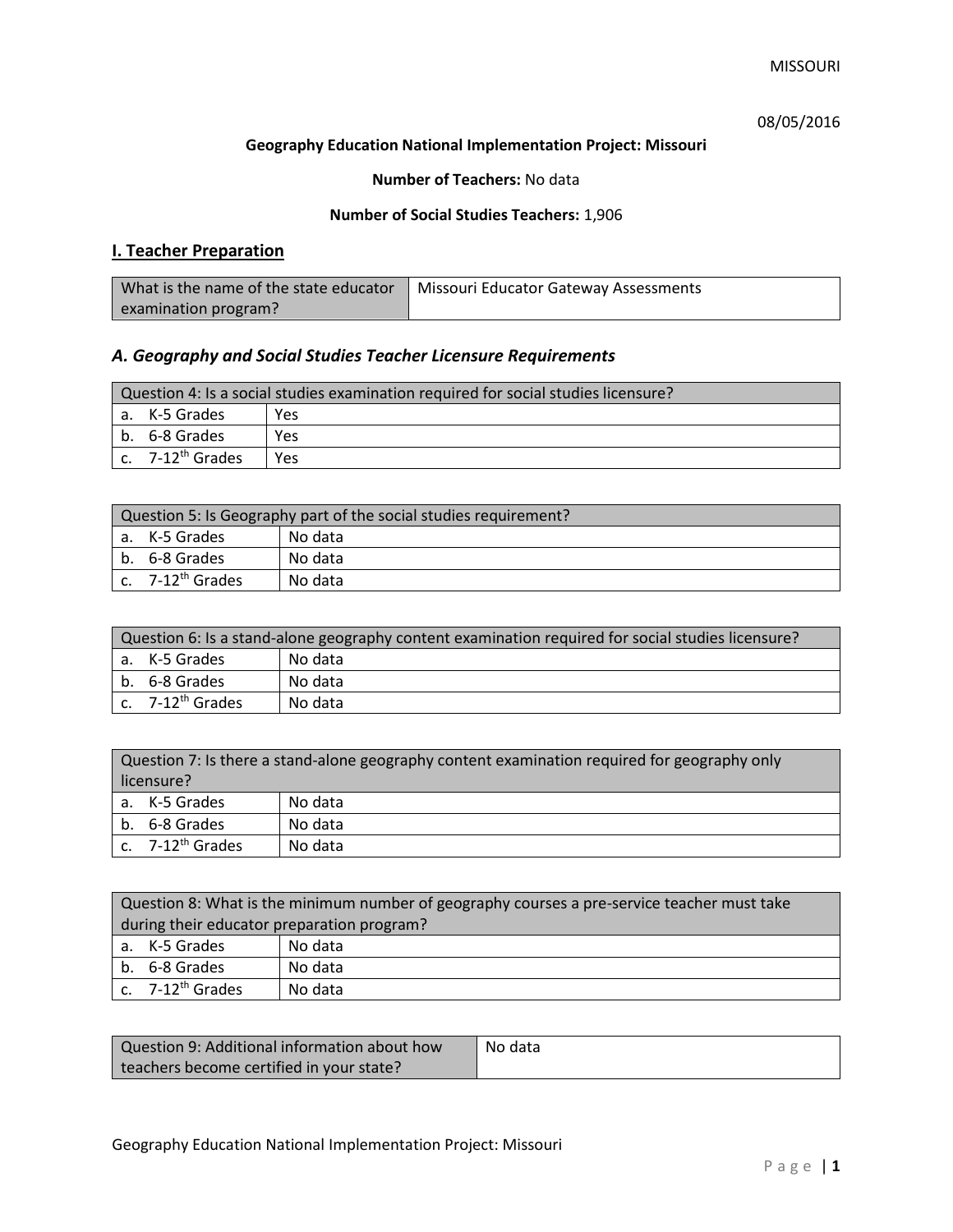# *B. Professional Development*

| Question 10: Can in service teachers receive<br>certification credit for professional<br>development courses or programs in<br>geography? | No data |
|-------------------------------------------------------------------------------------------------------------------------------------------|---------|
| Question 11: Does the state education agency<br>(SEA) provide professional development in<br>geography?                                   | No data |

# **II. Curriculum**

| Question 15: What is the name of the state<br>standards?              | Missouri Social Studies Grade Level Expectations |
|-----------------------------------------------------------------------|--------------------------------------------------|
| Question 16: How are the state standards<br>presented by grade level? | No data                                          |
| Question 17: When were the standards last<br>revised?                 | 7-10 years                                       |
| Question 18: Are there plans for revision to<br>the state standards?  | Within 5 years                                   |
| Question 19: Is geography included in the<br>state standards?         | No data                                          |
| Question 20: How are the geography<br>standards organized?            | Geography standards are organized by strand      |
| Question 21: What framework and/or<br>documents were used?            | No data                                          |

# **Question 22: What general topics are included?**

No data

| Question 23: What is the total number of credit | 24 credit hours |
|-------------------------------------------------|-----------------|
| hours required for high school graduation?      |                 |
| Question 24: What is the total number of social | 3 credit hours  |
| studies credit hours required for high school   |                 |
| graduation?                                     |                 |
| Question 25: What is the total number of        | 9 credit hours  |
| geography credit hours required for high school |                 |
| graduation?                                     |                 |

| Question 26: What geography courses will students typically experience? |                          |         |  |  |
|-------------------------------------------------------------------------|--------------------------|---------|--|--|
|                                                                         | No data<br>a. K-5 Grades |         |  |  |
|                                                                         | b. 6-8 Grades            | No data |  |  |
|                                                                         | c. $7-12^{th}$ Grades    | No data |  |  |